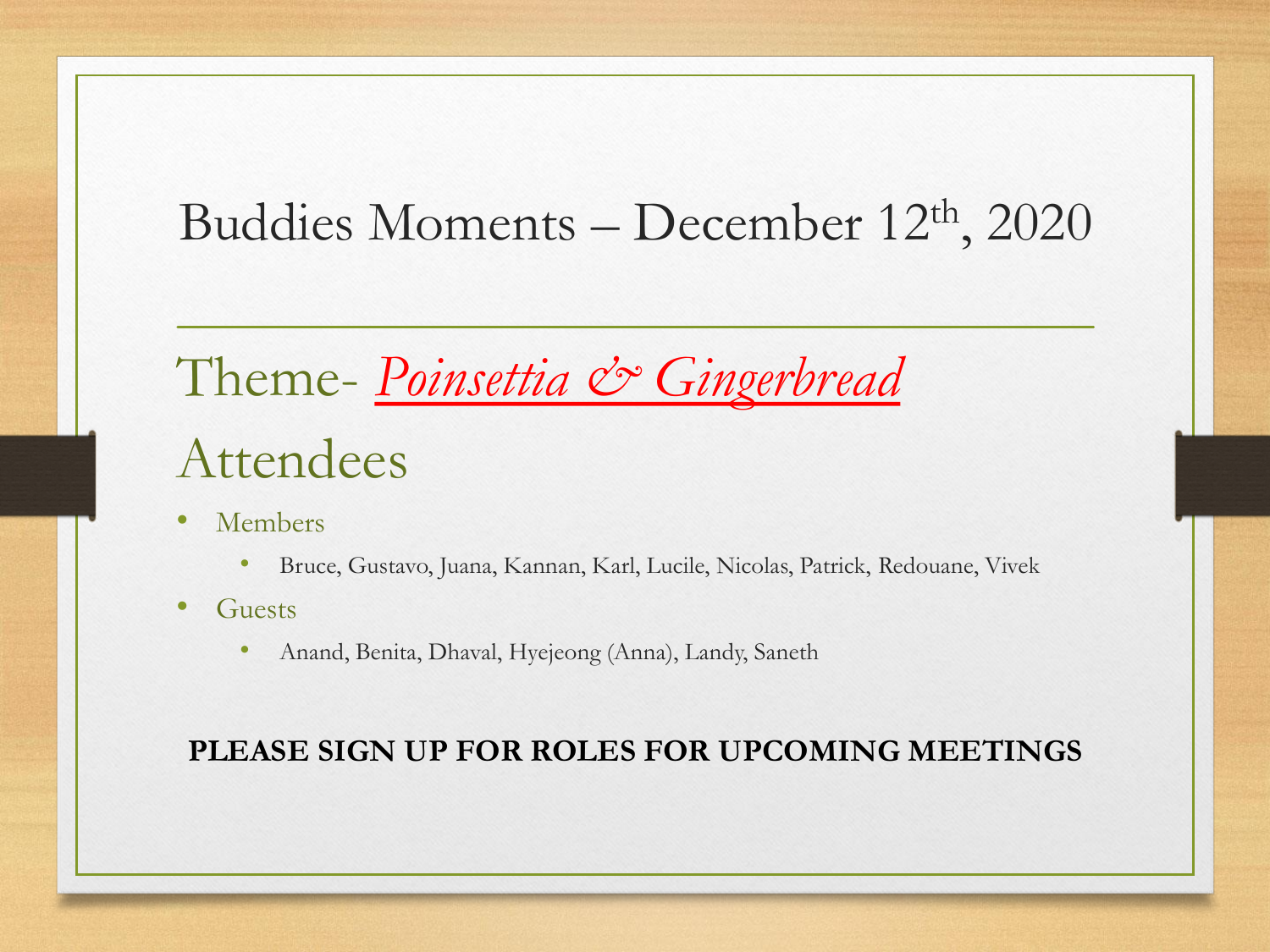### Meeting Roles

– Kannan

- **President**
- TMOD – Anusorn
- AVB Monitor – Patrick
- Timer – Anand
- Grammarian – Kannan
- Ah-counter – Juana
- Table Topics Master Lucile
- General Evaluator Kannan

• Best Facilitator(s)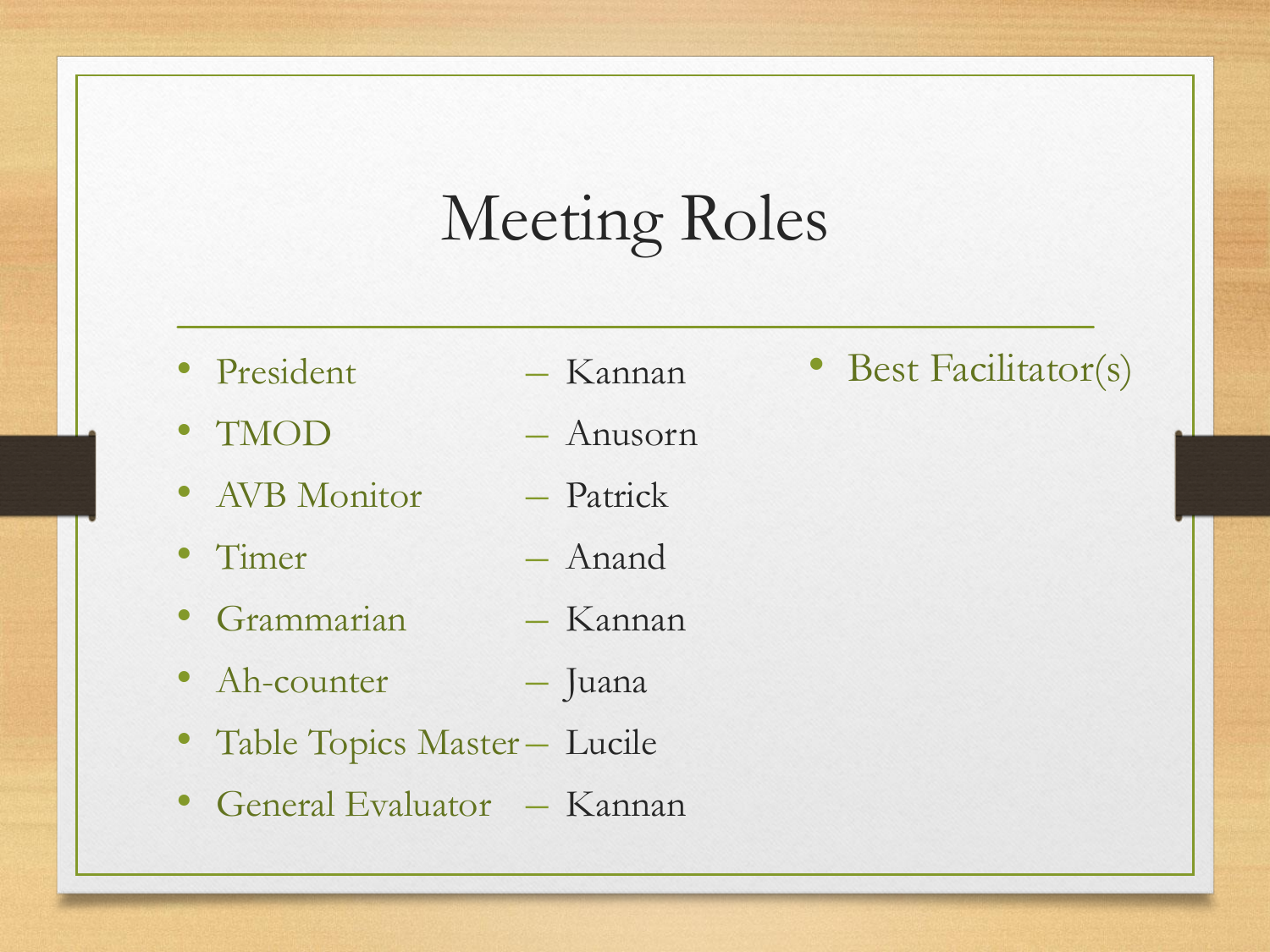## Prepared Speeches

- Prepared Speaker(s)
	- Bruce
	- Patrick
	- Juana
- Evaluator(s)
	- Marina
	- Gustavo
	- Bruce
- Best Prepared Speech Speaker(s) Best Evaluator(s)
	- Bruce

• Marina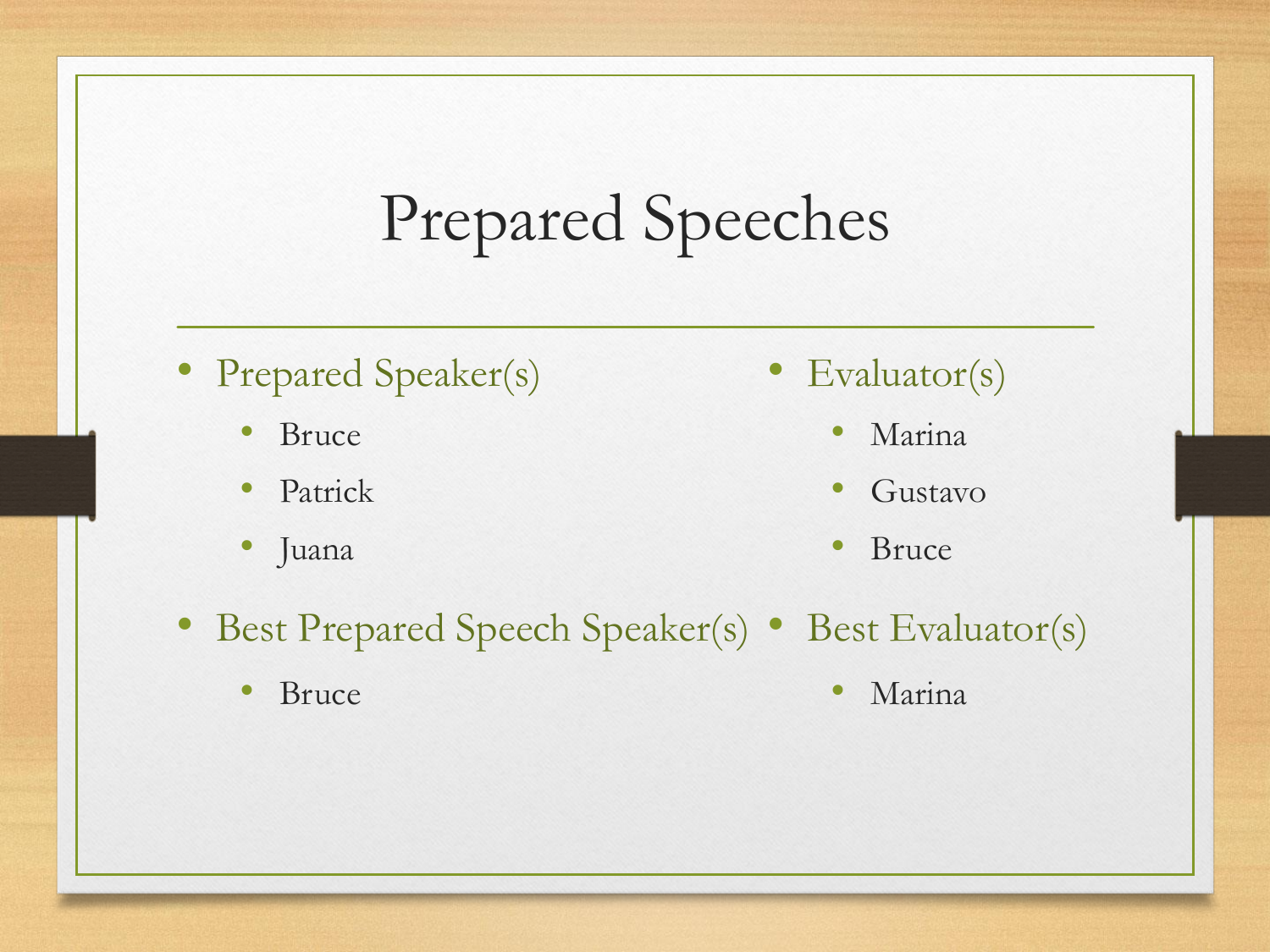## Table Topics

- Table Topic Participants Best Table Topic Participant(s)
	- Karl
	- Anand
	- Redouane
	- Marina

• Marina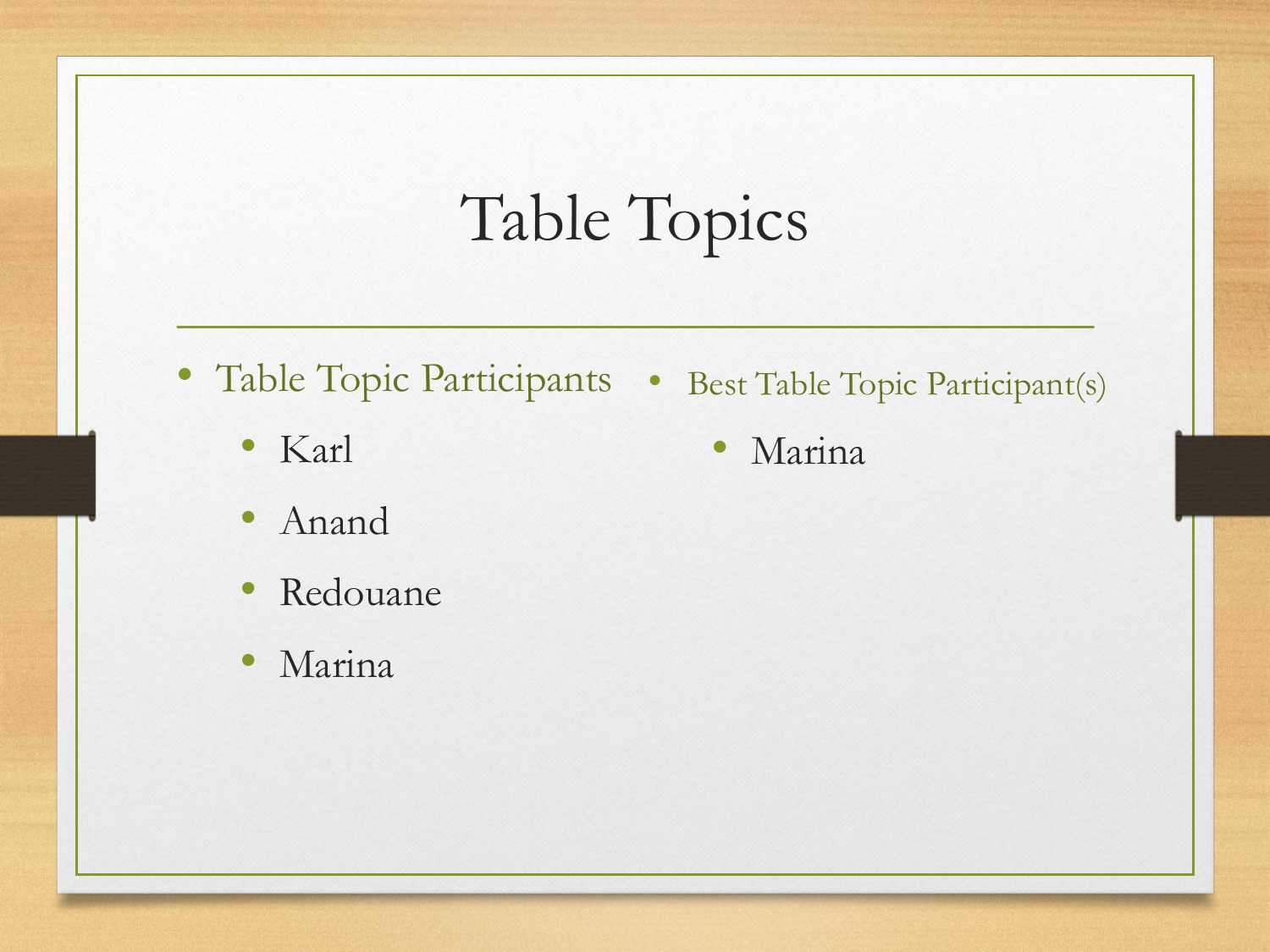# Highlights

- Our TTM Lucile organized an excellent Table Topics session.
- Thanks for all members' efforts, including our meeting facilitators. There was a lot of positive feedback shared throughout the meeting.
- Thank you to all of our guests, especially those who took on meeting roles, spoke, or gave feedback during the meeting.